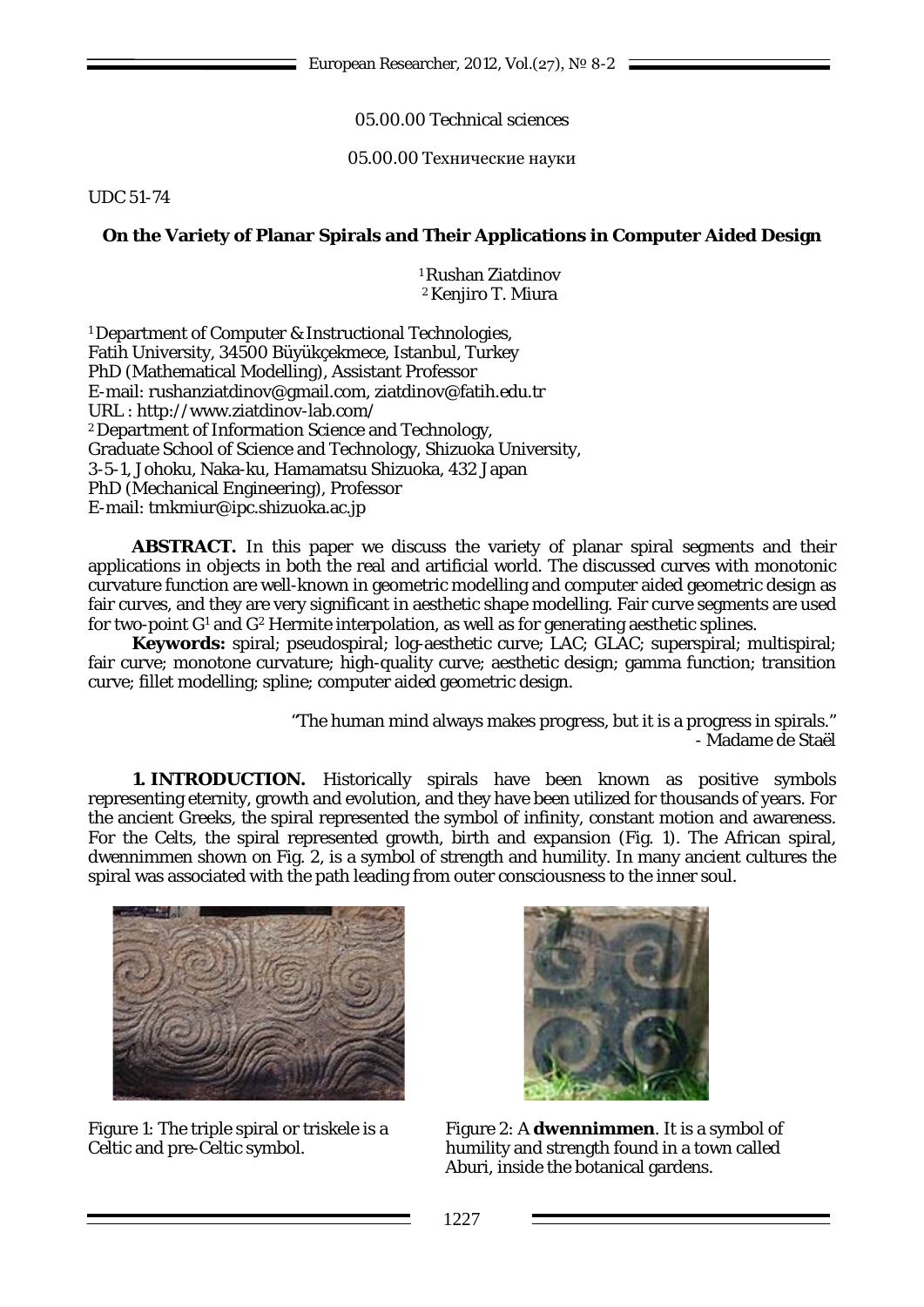In addition to ancient artificial paintings, spirals are known to be an inherent part of the natural world: horns, seashells, bones, leaves, flowers and tree trunks (Cook, [1]; Harary and Tal, [2]). Nowadays many well-known spirals are used as attractive curves in computer-aided design and styling, and have wide usage from jewellery design (earrings, pendants) [3] to aircraft design.

#### **2. Classification of planar spirals**

There is a huge variety of spiral curves which can be classified into three groups:

1. Algebraic spirals

These are spirals whose equations in polar coordinates are algebraic with respect to the variables  $\rho$  and  $\phi$ . These include the hyperbolic spiral; the Archimedean spiral; the Galilean spiral; the Fermat spiral; the parabolic spiral; the lituus; the atom\* spiral [18]; the Pritch-Atzema spiral [18] which is the curve whose catacaustic is a circle; cochleoid [18]; the Cotes' spiral which can be defined as the solution to the central orbit problem [18], etc. Their possible applications in computer-aided geometric design (CAGD) still remain unknown.

2. Fair curves

These are also known as curves with a monotonic curvature function. They include Class A Bézier curves [4], Pythagorean-hodograph curves of monotone curvature [5], log-aesthetic curves (LACs) [6-10], formerly known as pseudospirals [11], as well as generalized log-aesthetic curves (GLACs) studied in [12-13]. LACs and GLACs are generalizations of the well-known Cornu, Nielsen and logarithmic spirals, and involutes of a circle. Superspirals introduced in [14] are the most general fair curves, whose equations are given in terms of the Gaussian hypergeometric function. Fair curves, as well as fair surfaces, are used by designers for generating aesthetically pleasing shapes and are very important in product lifecycles. Harada's quantitative analysis method of the characteristics of various curves used in artificial objects [6] has shown that many high-quality curves have linear logarithmic curvature and torsion graphs [15].

3. Discrete spirals

Discrete spirals are represented by points and linear segments, which connect corresponding points. One of the most famous discrete spirals is the Theodorus spiral, or square root spiral [16- 17], which is constructed from a sequence of right triangles with sides

 $(\sqrt{n}, 1, \sqrt{n+1})$ ,  $n = 1, 2...$  (Fig. 3). The other discrete spirals are the golden spiral (Fig. 4), the Pinwheel spiral [16] and the spirangle (Figs. 5 and 6) useful in ophthalmology as vectograms and in electronics as printed inductors, etc.













spirangle.



Figure 6: 7-angle spirangle.

Discrete planar and three-dimensional spirals are often used in architecture as spiral staircases. **3. Spirals with a monotonic curvature function**

The concept of monotonic curvature pieces plays an important role in shape control of curves. Fair curves are used to satisfy highly aesthetic requirements in industrial design and styling, and used for generating aesthetic surfaces like car hoods and roofs. In this section we shortly discuss some fair curves used in CAGD.

#### **3.1 Pseudospirals**

Pseudospirals are planar spirals whose natural equations can be written in the form [11]

$$
\rho = \alpha s^m \Rightarrow \kappa = \frac{1}{\alpha} s^{-m}, (\alpha \in \square, m \in \square), \tag{1}
$$

<sup>&</sup>lt;u>.</u> \* The name has been given by Annie van Maldeghem, named after a symposium called Matomium, held in 2002 in Brussels.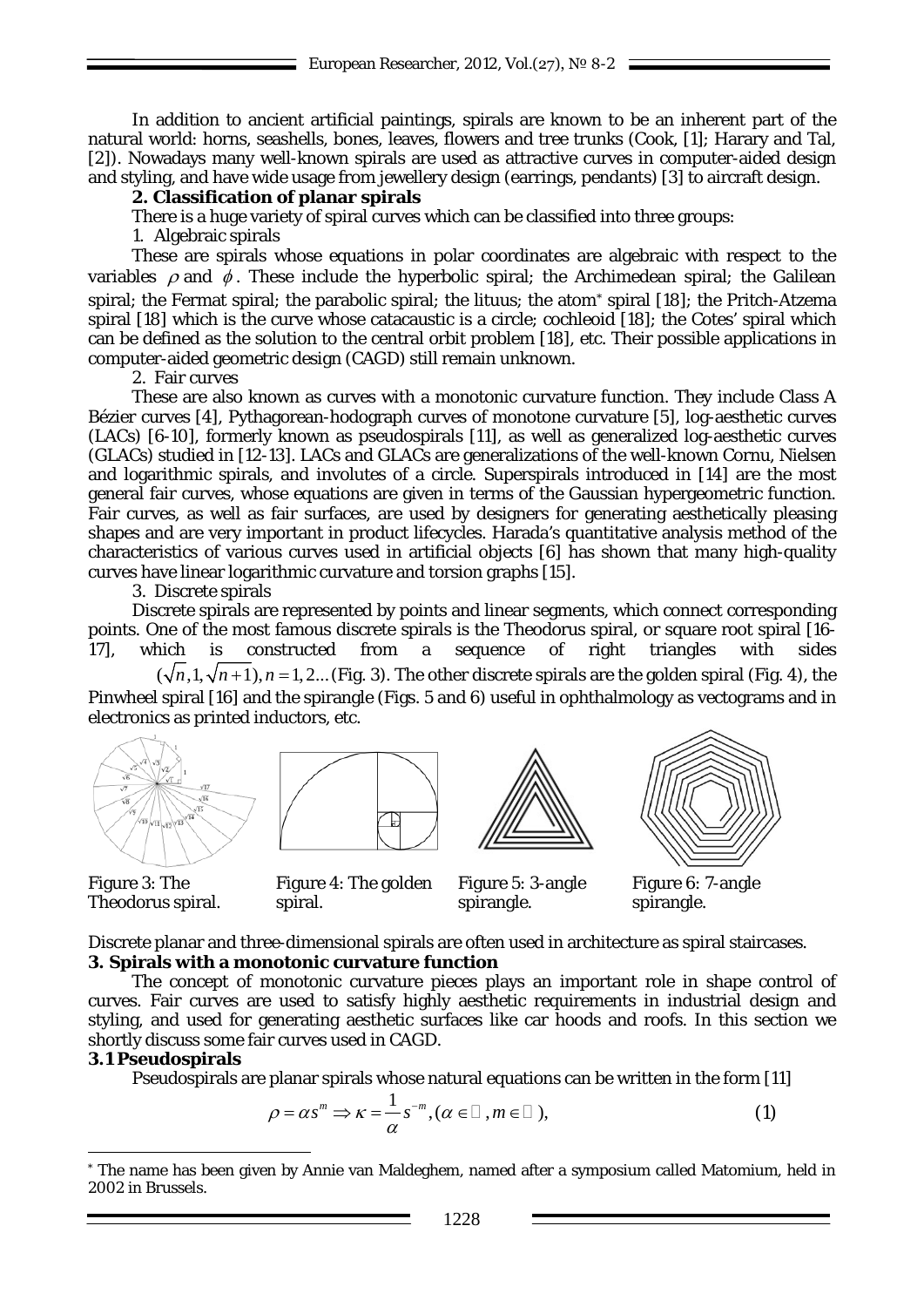where  $\rho$  is the radius of curvature,  $\kappa$  is the curvature and  $\sigma$  is the arc length. When  $m = 1$ , this is called the logarithmic spiral, when  $m = -1$ , the Cornu spiral and when  $m = 1/2$  it is the involute of a circle. Supposing that the pseudospiral has  $\theta = 0$  when  $s = 0$ , and integrating in the well-known differential geometry relationship *s* θ ρ  $\frac{\partial \theta}{\partial s} = \rho$ , we find the tangent angle at every point of a pseudospiral [19].

$$
\theta(s) = \int_{0}^{s} \kappa(s) \, \mathrm{d}s = \begin{cases} \alpha \log(s), & m = 1 \\ \frac{\alpha}{1 - m} s^{1 - m}, & \text{otherwise} \end{cases} \tag{2}
$$

Then, the parametric equations of a pseudospiral in terms of natural parameter *s* can be written as follows:

$$
\gamma_{(m=1)}(s) = \begin{pmatrix} \theta(s_1) & \cdots & \theta(s_n) \\ \int_0^{\theta(s_1)} \cos(\theta(s))ds \\ \int_0^{\theta(s_1)} \sin(\theta(s))ds \end{pmatrix} = \frac{s}{1+\alpha^2} \begin{pmatrix} \cos(\alpha \log(s)) + \alpha \sin(\alpha \log(s)) \\ -\alpha \cos(\alpha \log(s)) + \sin(\alpha \log(s)) \end{pmatrix} \Big|_0^{\theta(s_1)},\tag{3}
$$

and

$$
\gamma_{(m\in\mathbb{I}\backslash\{1\})}(s) = \left(\frac{s_1F_2\left(\frac{1}{2(1-m)};\frac{1}{2},\frac{2m-3}{2(m-1)};\frac{\alpha^2s^{2(1-m)}}{4(1-m)^2}\right)}{\frac{\alpha s^{2-m}}{(m-2)(m-1)}\cdot F_2\left(\frac{m-2}{2(m-1)};\frac{3}{2},\frac{3m-4}{2(m-1)};\frac{\alpha^2s^{2(1-m)}}{4(1-m)^2}\right)\right|_0^{\theta(s_1)},\tag{4}
$$

where upper bound  $\theta(s_1)$  for the integrals is computed from Eq. 2 ( $s_0 = 0$ ) and the hypergeometric function is defined as in [20]

$$
{}_{1}F_{2}(a;b,c;z) = \sum_{n=0}^{\infty} \frac{(a)_{n}}{(b)_{n}(c)_{n}} \frac{z^{n}}{n!},
$$
\n(5)

where the formula for a rising factorial is used

$$
(a)_n = a(a+1)(a+2)...(a+n-1),(a)_0 = 1.
$$
 (6)

The pseudospiral can be used as a  $G^2$  transition curve between a straight line and any other curve with arbitrary topology.

# **3.2 Log-aesthetic curves**

The linear transformation of Eq. 1 leads to the radius of curvature function of so-called logaesthetic curves (LACs) [6, 7, 8, 9, 10] which are useful for describing visually pleasing shapes. The horizontal axis of the logarithmic curvature graph measures  $\rho_{\alpha}$  and the vertical axis measures  $log(ds / d(log \rho)) = log(\rho ds / d\rho)$ . If the logarithmic curvature graph (LCG) [15] is given by a straight line, a constant  $\alpha$  exists such that the following equation is satisfied:

$$
log\left(\rho \frac{ds}{d\rho}\right) = \alpha log \rho + C \tag{7}
$$

where  $C$  is a constant. The above equation is called the fundamental equation of aesthetic curves. Rewriting Eq. 7, we obtain

$$
\frac{1}{\rho^{\alpha-1}}\frac{ds}{d\rho} = e^C = C_0\tag{8}
$$

Hence there is some constant  $c_0$  such that

1229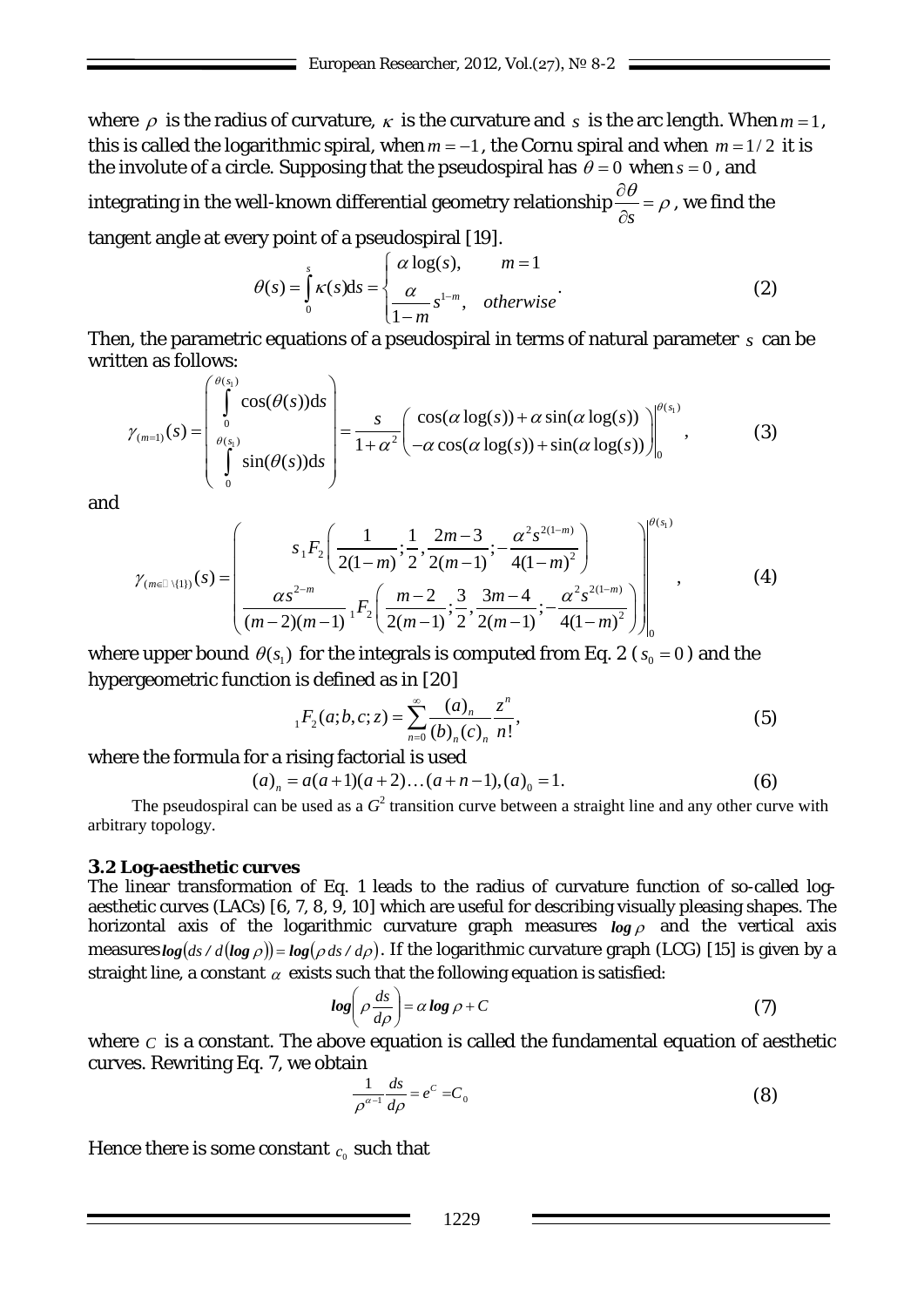$$
\rho^{\alpha-1} \frac{d\rho}{ds} = c_0 \tag{9}
$$

From the above equation, when  $\alpha \neq 0$ , the first general equation of aesthetic curves

$$
\rho^{\alpha} = c_0 s + c_1 \tag{10}
$$

is obtained. If, we obtain the second general equation of aesthetic curves

$$
\rho = c_0 e^{c_1 s} \tag{11}
$$

the curve which satisfies Eq. 10 or Eq. 11 is called the log-aesthetic curve. The analytic parametric equations of LACs in terms of incomplete Gamma functions were found in [21] and LACs are used to construct a multispiral in [22].

Some applications of LACs are used in the design of car bodies and are shown in Figs. 7 and 8.



Figure 7: A new conceptual design of a car body using LACs.



Figure 8: A Totoro (となりのトトロ), character from a Japanese animated fantasy film written and directed by Hayao Miyazaki and produced by Studio Ghibli. Its shape is generated by *G*0, *G*<sup>1</sup> and *G*<sup>2</sup> log-aesthetic splines. Blue lines show the values of curvature at corresponding points.

# **3.3 Generalized log-aesthetic curves**

We can generalize Eq. 10 as follows:

$$
\rho = (c_0 s + c_1)^{\frac{1}{\alpha}} + c_2 \tag{12}
$$

The right side of the above equation has three parameters,  $c_0$ ,  $c_1$  and  $c_2$ , if we exclude  $\alpha$ . The meaning of the equation can clearly be interpreted as the radius of curvature is shifted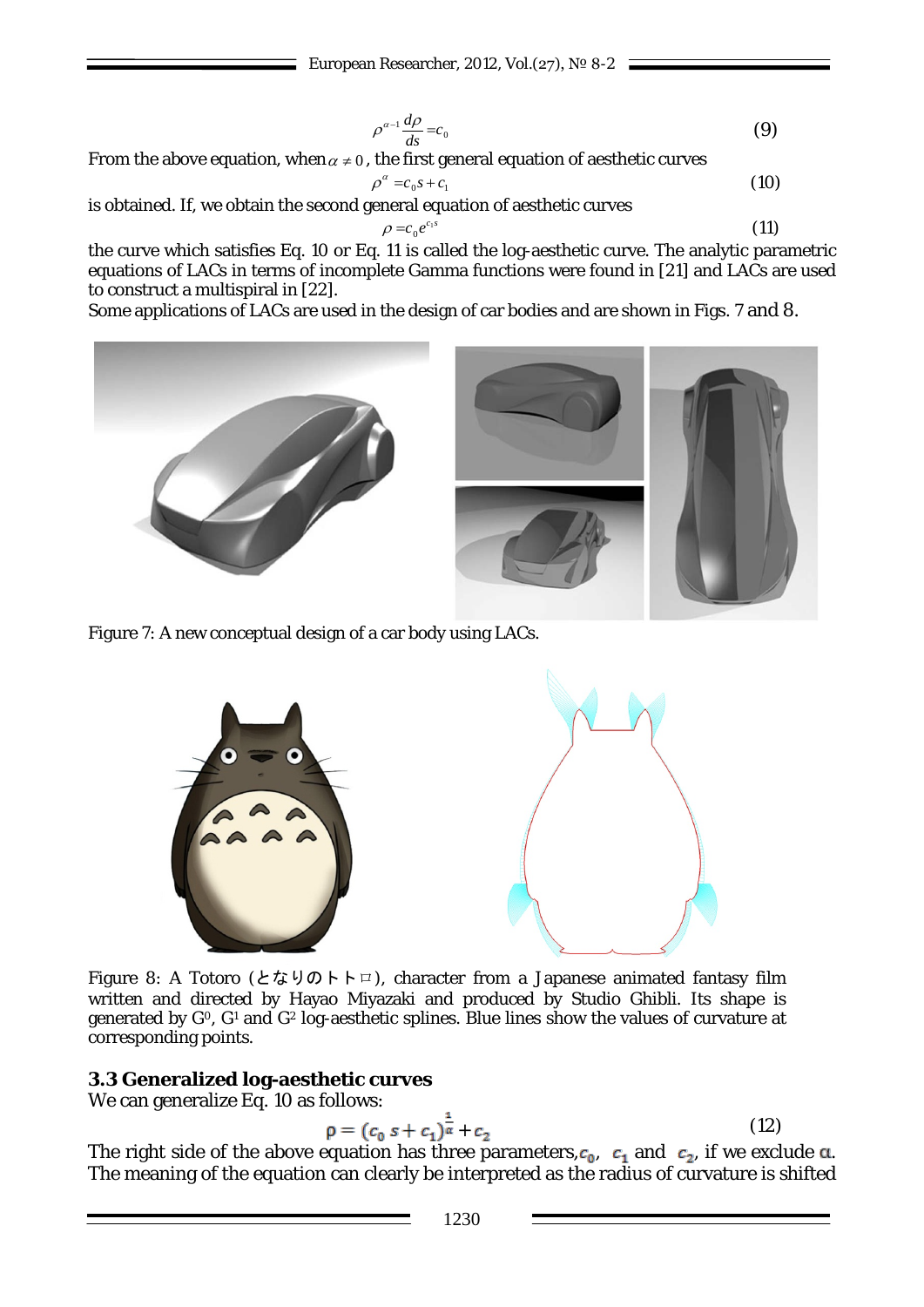by  $c_2$ . This type of generalization is called the radius of curvature shift. It is also possible to perform the same extension for the curvature  $\kappa$  as follows:

$$
\kappa = (c_0 s + c_1)^{\frac{1}{\alpha}} + c_2 \tag{13}
$$

We define the curve obtained by either of these two types of generalization as the generalized log-aesthetic curves: GLAC [12, 13].

## **3.4 Superspirals**

Superspirals [14] are a new and very general family of fair curves, whose radius of curvature is given in terms of a completely monotonic Gauss hypergeometric function defined in Eq. 5. The superspirals are generalizations of LACs and GLACs, as well as other curves whose radius of curvature is a particular case of a completely monotonic Gauss hypergeometric function. They include a huge variety of fair curves with monotonic curvatures and can be computed with a high degree of accuracy using the adaptive Gauss–Kronrod numerical integration method.

In [14] superspirals are defined as a planar curve with a completely monotone radius of curvature given in the form  $\rho(\psi) = {}_{2}F_{1}(a,b,c,-\psi)$ , where  $c > b > 0$ ,  $a > 0$ . Its corresponding parametric equation in terms of the tangent angle is

$$
S(a,b,c,\theta) = \begin{pmatrix} x(\theta) \\ y(\theta) \end{pmatrix} = \begin{pmatrix} \int_{0}^{\theta} {}_{1}F_{2}(a,b,c,-\psi)\cos(\psi)d\psi \\ \int_{0}^{\theta} {}_{1}F_{2}(a,b,c,-\psi)\sin(\psi)d\psi \end{pmatrix}, 0 \le \theta < +\infty.
$$
 (14)

They can be used as a transition curve, as it was shown in [14].

## **4. CONCLUSION**

In this work we have discussed the variety of planar spirals and their applications in computer-aided design. More attention was paid to the spirals with monotonic curvature function. In addition, the parametric equations of pseudospirals in terms of arclength were expressed in terms of hypergeometric functions, which can be computed with a high degree of accuracy in computer algebra systems (CAS). Our future work will deal with aesthetic surfaces and the algorithms for generating rectangular and triangular aesthetic patches.

## **REFERENCES**

- [1] Cook, T. (1903). Spirals in nature and art. Nature 68 (1761), 296.<br>[2] Harary, G., Tal, A. (2011). The natural 3D spiral. Computer Graph
- Harary, G., Tal, A. (2011). The natural 3D spiral. Computer Graphics Forum 30 (2), 237–246.
- [3] S. Wannarumon, E.L.J. Bohez. (2006). A new aesthetic evolutionary approach for jewelry design, Computer-Aided Design & Applications 3(1-4), pp. 385-394.
- [4] Farin, G. (2006). Class A Bézier curves. Computer Aided Geometric Design 23 (7), 573–581.
- [5] Farouki, R.T. (1997). Pythagorean-hodograph quintic transition curves of monotone curvature. Computer Aided Design 29 (9), 601–606.
- [6] Harada, T., Yoshimoto, F., Moriyama, M. (1999). An aesthetic curve in the field of industrial design. In: IEEE Symposium on Visual Languages. Institute of Electrical Electronics Engineering, Tokyo, Japan, pp. 38–47.
- [7] Miura, K.T. (2006). A general equation of aesthetic curves and its self-affinity. Computer Aided Design and Applications 3 (1–4), 457–464.
- [8] Miura, K., Sone, J., Yamashita, A., Kaneko, T. (2005). Derivation of a general formula of aesthetic curves. In: 8th International Conference on Humans and Computers (HC2005). Aizu-Wakamutsu, Japan, pp. 166–171.
- [9] Yoshida, N., Saito, T. (2006). Interactive aesthetic curve segments. The Visual Computer 22 (9), 896–905.
- [10] Yoshida, N., Fukuda, R., Saito, T. (2009). Log-aesthetic space curve segments. In: 2009 SIAM/ACM Joint Conference on Geometric and Physical Modeling, SPM'09. ACM, New York, USA, pp. 35–46.
- [11] A. A. Savelov. (1960). Planar curves, GIFML: Moscow (in Russian).
- [12] Gobithaasan, R., Miura, K. (2011). Aesthetic spiral for design. Sains Malaysiana 40 (11), 1301–1305.